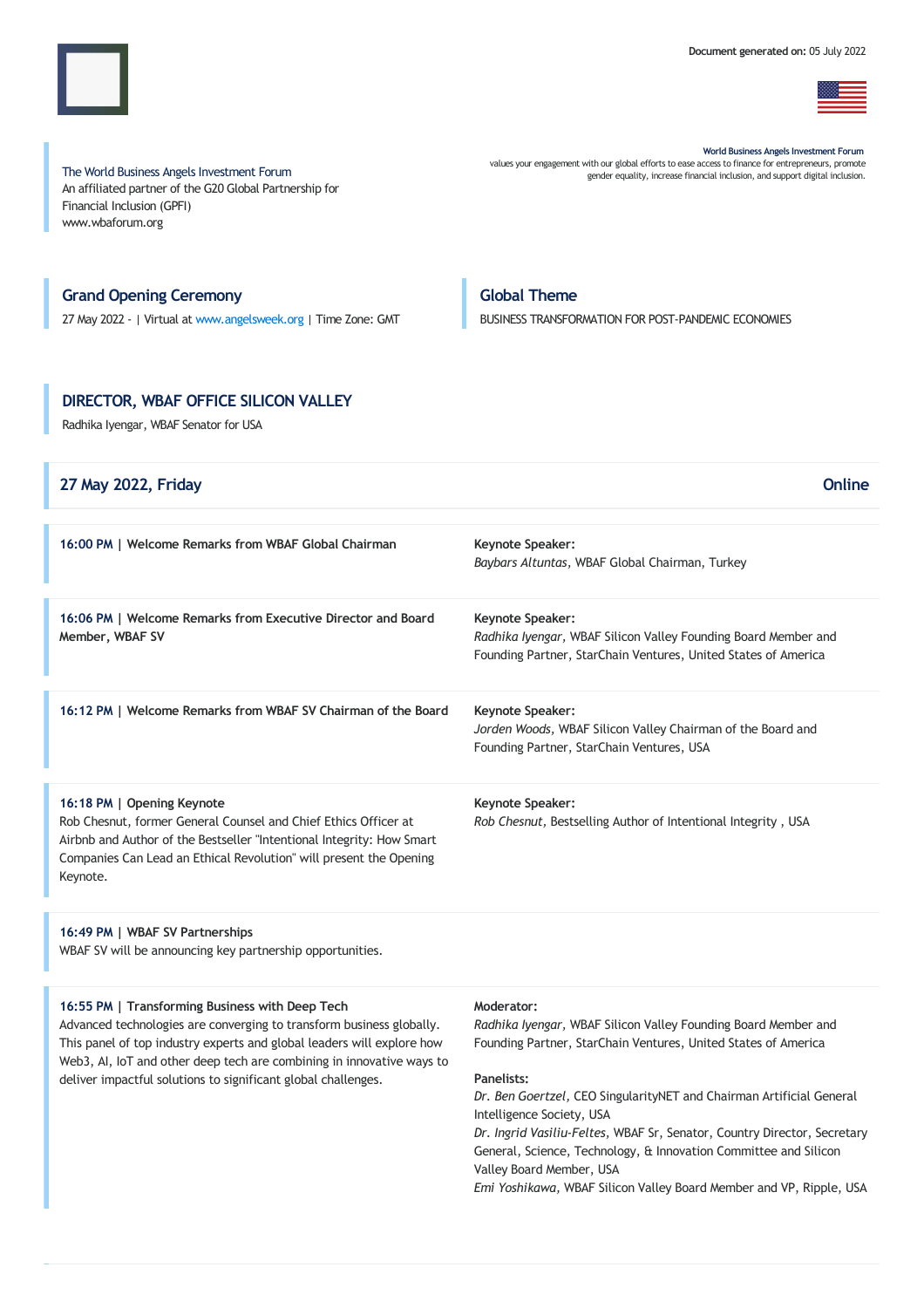| 17:40 PM   Deep Tech Investment Trends in Silicon Valley<br>This panel of Silicon Valley VCs will discuss the current investment<br>climate and key trends in deep tech investing. | Moderator:<br>Jorden Woods, WBAF Silicon Valley Chairman of the Board and<br>Founding Partner, StarChain Ventures, USA                                                                                                                                                                                 |
|------------------------------------------------------------------------------------------------------------------------------------------------------------------------------------|--------------------------------------------------------------------------------------------------------------------------------------------------------------------------------------------------------------------------------------------------------------------------------------------------------|
|                                                                                                                                                                                    | Panelists:<br>Jillian Manus, WBAF Silicon Valley Board Member and Managing<br>Partner, Structure Capital, USA<br>Kumar Sripadam, WBAF Silicon Valley Board Member and General<br>Partner, Elevate Capital, USA<br>Lu Zhang, WBAF Silicon Valley Board Member and Managing Partner,<br>Fusion Fund, USA |
| 18:26 PM   Closing Remarks                                                                                                                                                         | <b>Keynote Speaker:</b><br>Maria Marenco, WBAF Silicon Valley Board Member and CEO, MentFort<br>Ltd., Sweden                                                                                                                                                                                           |
| 18:28 PM   Closing Remarks                                                                                                                                                         | <b>Keynote Speaker:</b><br>Dr. Ingrid Vasiliu-Feltes, WBAF Sr, Senator, Country Director, Secretary<br>General, Science, Technology, & Innovation Committee and Silicon<br>Valley Board Member, USA                                                                                                    |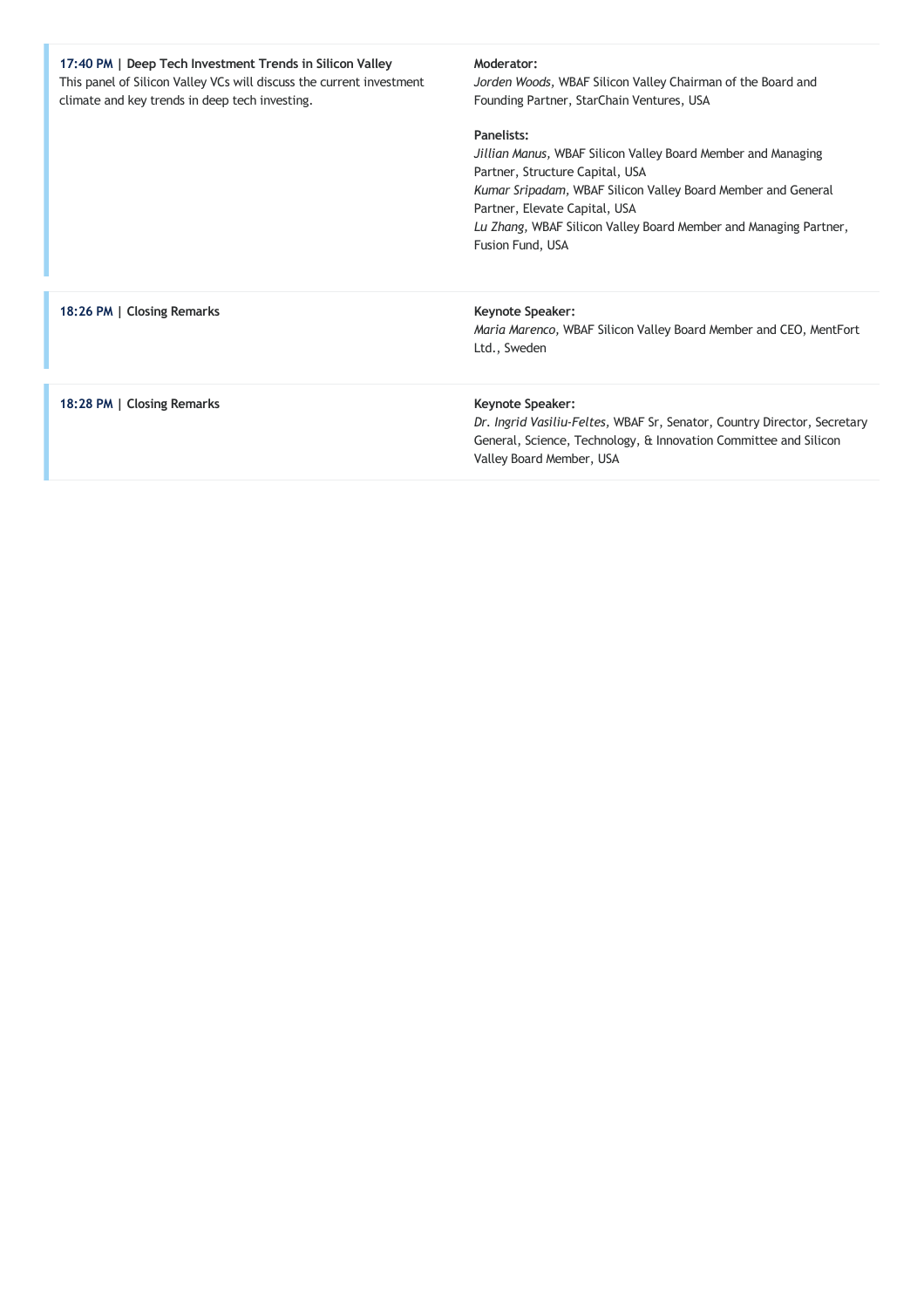# Baybars Altuntas

Former Senior Advisor of the London Stock Exchange Group (LSEG), Executive Chairman of the World Business Angels Investment Forum (WBAF) – an affiliated partner of the G20 Global Partnership for Financial Inclusion (GPFI) chaired by the Queen Maxima of the Netherlands, and President of Deulcom International Inc., Star of the Turkish version of the television show Dragons' Den / Sharks Tank. Recipient of the European Trade Association of Business Angels (EBAN) award for the Best Individual in Europe Globally Engaging with the Global Entrepreneurial Ecosystem in 2014 (Ireland), 2015 (Netherlands), 2016 (Portugal), 2017 (Spain) and 2018 (Bulgaria). The only angel investor to be granted a personal audience with former President Obama at the Presidential Summit on Entrepreneurship in Washington DC. Appointed as JCI Ambassador, following Ban Ki-moon, former Secretary General of the United Nations. Profiled regularly by leading international media such as CNN International, Bloomberg, BBC. A co-author of Planet Entrepreneur: The World Entrepreneurship Forum's Guide to Business Success Around the World, published by Wiley (2013). Author of ''How I Became a Top TV Star and Celebrated Investor'', published by Balboa Press (2014) and translated into Chinese, Croatian, Albanian, and Macedonian.

#### Dr. Ben Goertzel

Dr. Ben Goertzel is an artificial intelligence researcher and co-founder and CEO of SingularityNet, an open, decentralized platform for connecting and orchestrating interactions between artificial general intelligence (AGI) agents and other software. He has been a leader in the pursuit of AGI for over 20 years. Dr. Goertzel is also a founder of the Decentralized AI Alliance (DAIA). He is an innovator and researcher in Natural Language Processing (NLP) including a recent paper on unsupervised grammar induction.

Dr. Goertzel is the chief scientist and chairman of AI software company Novamente LLC; chairman of the OpenCog Foundation; and advisor to Singularity University. He was Director of Research of the Machine Intelligence Research Institute (formerly the Singularity Institute). He is the mastermind behind one of the most advanced robots to date, Sophia.

#### Dr. Ingrid Vasiliu-Feltes

Expert Advisor to the European Union Blockchain Observatory Forum, Sr. Senator and Secretary General of the Science, Technology and Innovation Committee, Secretary General Research Institute, as well as USA Country Director for the World Business Angel Investment Forum (WBAF) - an affiliated partners of the G20 Global Partnership for Financial Inclusion (GPFI) chaired by the Queen Maxima of the Netherlands, CEO of Softhread Inc., Board Member and Chief Innovation Officer Government Blockchain Association, Board Member of The Partners In Digital Health Institute, the Founder & CEO of the Institute for Science, Entrepreneurship and Investments. Recipient of numerous awards, most notably the WBAF World Excellence Award for Social Entrepreneurship 2021, the Top 100 Visionary In Education Award 2021, the Top 100 Global Women in Leadership Award 2021, the Top 100 World Women Vision Award for Innovation and Technology in 2021, the Top 100 Healthcare Leader 2020 Award, Top 100 Finance Leader 2020 Award. Named Top 25 Quantum Technology Leader, a Top 20 Global Leader in Digital Twins Technologies, Top 50 Global Leader in Health, Top 150 Women in Business To Follow. Forbes Business Council Member, Co-Founder of the WBAF World Smart Cities Economic Development Commission and global thought leader on digital advocacy, digital ethics, digital transformation, contributing to numerous UN SDG 2030 global initiatives. Author of several books and teaching at the University of Miami Business School, Executive MBA Program and at the WBAF Business School.

#### Emi Yoshikawa

Emi Yoshikawa is the VP of Corporate Strategy & Operations at Ripple, where she leads the company's business operations, JV partnerships and strategic initiatives. She is also an adjunct professor at Kyoto University's Graduate School of Advanced Integrated Studies in Human Survivability (GSAIS) as well as a founding core member of its Blockchain Research Center, where she drives blockchain research collaboration between industry and academia. Emialso serves as a board member for MoneyTap, Inc. Earlier in her career, she managed the development of investment analytics solutions as a product manager at MSCI. Emi was selected as one of the Most Influential Women in Bay Area Business by San Francisco Business Times in 2021 and also as one of the Top 100 Most Inspirational Women in Web3 by Unstoppable Women of Web3. Emi holds an MBA from Harvard Business School and is also a CFA charterholder.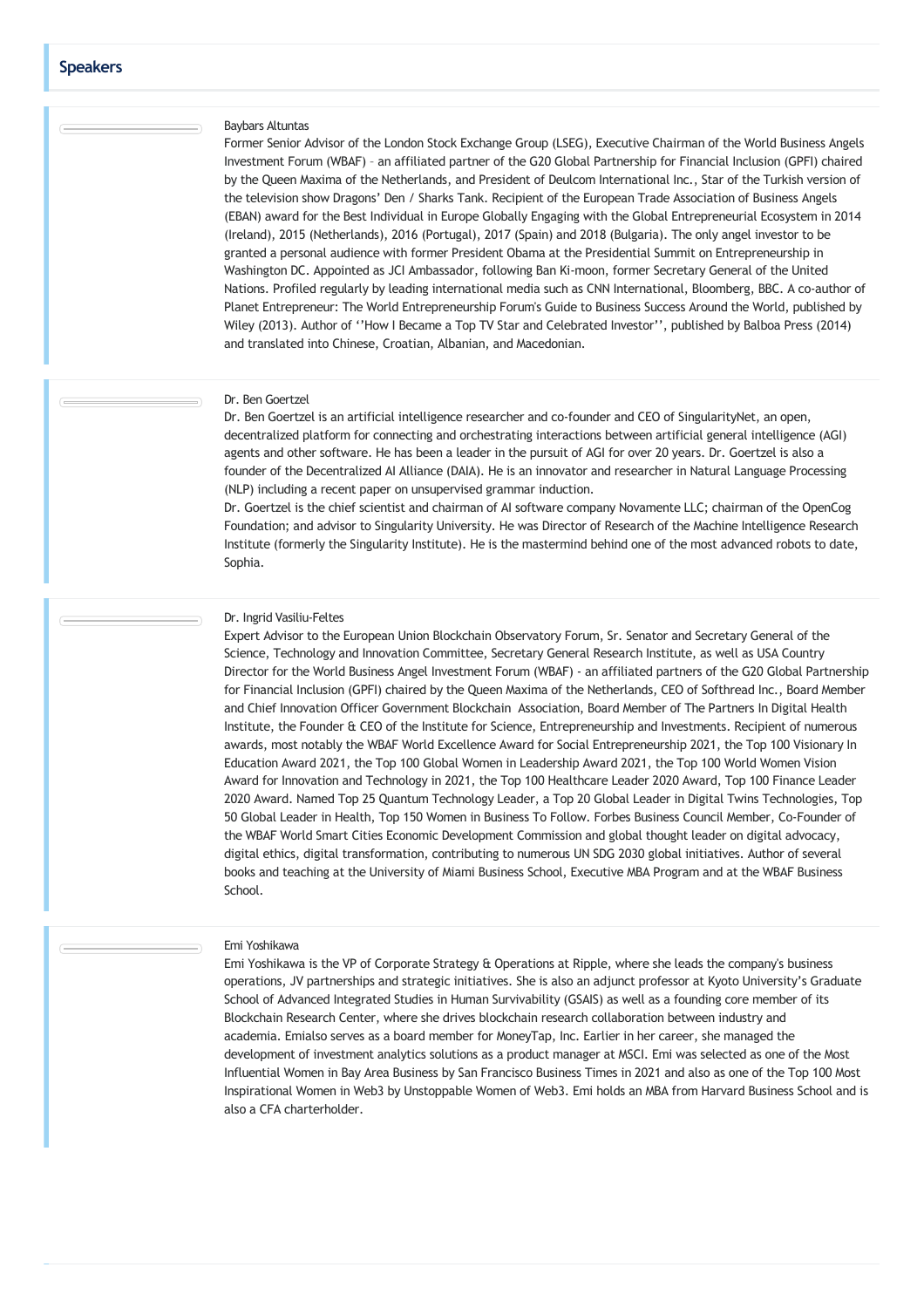### Jillian Manus

Jillian Manus is Managing Partner of an early-stage Silicon Valley venture fund, Structure Capital. Branded "Architects of the Zero Waste Economy," they invest in underutilized assets and excess capacity. She was named one of the top 25 early-stage Female Investors by Business Insider in 2021.

Ms. Manus serves on numerous corporate and non-profit boards, these include: Stanford University School of Medicine Board of Fellows, NASDAQ Entrepreneurial Center Board of Directors, Fuqua School of Business at Duke University: E & I, NYU Tisch School of the Arts, and Communities in Schools, Safe and Sound, Shift & Liquiglide.

Prior to Structure Capital, she served as Co- Director of TMT for Credit Suisse Zurich, and Director of Development for Universal and Warner Bros., she was Associate Publisher of the national publication Upside, reporting on the financial strategies of the technology industry. Ms. Manus was also the Founder of Broad Strategy, and Global Goal Management, Inc.

As a frequent global public speaker, Ms. Manus provides business and political commentary in the media, primarily on CNBC's Squawk Alley and Bloomberg Business news. She also co-hosts Spotify's Media's business podcast "The Pitch."

Ms. Manus attended The University of Oxford & New York University, where she served on the Board of Trustees. Throughout her careers, she has been a strong advocate for inclusion and diversity. One topic she deems critical for all to educate themselves on is "Investing in Values, not Just Valuations."

#### Jorden Woods

Jorden is a Caltech-trained astrophysicist, successful 3-time serial entrepreneur with exits, and a pioneer in Web 3 decentralized technologies & online globalization strategy. He is a Founding Partner at StarChain Ventures, a Silicon Valley based venture studio solving significant global challenges with advanced technologies such as Blockchain, AI, and IoT – a core thesis of his best-selling book, Enterprise Blockchain Has Arrived (co-authored with Radhika Iyengar). He is also a Managing Partner at DoubleNova Group, a boutique Silicon Valley management consulting firm focused on advanced tech and global markets. Jorden has raised over \$48 million from top tier Silicon Valley and global investors for his own companies and an additional \$170 million+ for advised startups. His first company GlobalSight became a market leader and was rated as one of the "Top 50 Private Companies in the World" by both the Red Herring and Upside Magazines. He has also generated millions of dollars in revenue, managed a \$15M P&L, and expanded startups both nationally and internationally. Jorden has a successful track record leading strategy and technology projects with Fortune 500 organizations generating millions in positive ROI. He is an expert in enterprise blockchain tech, Web 3 decentralized technologies, fundraising, startup acceleration, and global entrepreneurship. Jorden has been an invited guest speaker at Stanford University, Google, UC Berkeley, MIT, Draper University, and over 100 technology events including leading blockchain and AIconferences in Silicon Valley. He has also been interviewed by Forbes Japan and BusinessWeek plus has appeared on numerous podcasts, video programs, and radio shows. He is an advisor to top blockchain startups as well as world governments and international accelerators. Jorden is Chairman of the Board for the World Business Angels Investment Forum (WBAF) Silicon Valley Office, and on the advisory board of the WBAF Smart Cities Economic Development Commission, a partner to the G20 on financial inclusion, with a mandate for increasing diversity and sustainability.

#### Kumar Sripadam

Kumar Sripadam is a technology entrepreneur, business consultant, angel/VC investor and mentor. He has 30+ years of experience in the high technology sector. He has held several senior and executive positions in various startups. Kumar was a Founding Member of Redback Networks, a hugely successful IPO company. He is a GP at Elevate Capital and is also the Chair of TiE Angels Silicon Valley. He is also a Charter Member and a past Board member of TiE-Silicon Valley. He is an Executive Committee Member of Arc Angel Fund NYC. He is also a mentor and an advisor at many Silicon Valley accelerators and incubators. He holds an MSEE from Southern Illinois University. He is a member of the honor society of Phi Kappa Phi. He is an active speaker on the topics of entrepreneurship and angel investing. Kumar Sripadam is a Board Observer at Wevoconversion and an advisor at Moesif and Truelark. He served on the board of Metacert and Incentive Logic. He is an active investor and an LP in The Hive, The Fabric, Arc Angel Fund, Streamlined Ventures, AngelPad, BluePointe Ventures, MontaVista Capital, VU Ventures, Pioneer Fund etc. His other non technology investments include IFLY Silicon Valley, IFLY Hollywood, Palmstar Media Capital, SBPacificGroup etc. His current areas of interest are Enterprise and Application software, Hardware, E-Commerce, Network and Cloud Infrastructure, AI/ML, Big Data, IOT, FinTech and Digital Health. As an active investor he has made 70+ individual investments such as Pubnub, Wanderu, Paystand, MobileForceSoftware, Bioz, Rigado, Sisense (PeriscopeData), Iterable, Indigo, Shyft Moving, Bitesize.io, Wevo, Hemex Health, Minnowpod, 6Sense Insights, Novuson Surgical, Propelx, Honchoworks, Grabango, Revry.tv, Opscruise, Repurpose, Boost Acquisition, Biomotum, Contraline, macrometa, copperwire, Gatik.ai, Magic, Geckorobotics, VectorFlow, Earthsense.io, TagFi, Hayden.ai, SmartSentry, Quark.ai, HarvestThermal, Sempera Organics etc. He has had many successful exits. Most recent exits include Pipedrive, Spanugo, Openbucks, Synconset, Docusign, Cloudera, Intellivision, Bear Flag Robotics, Spyce etc.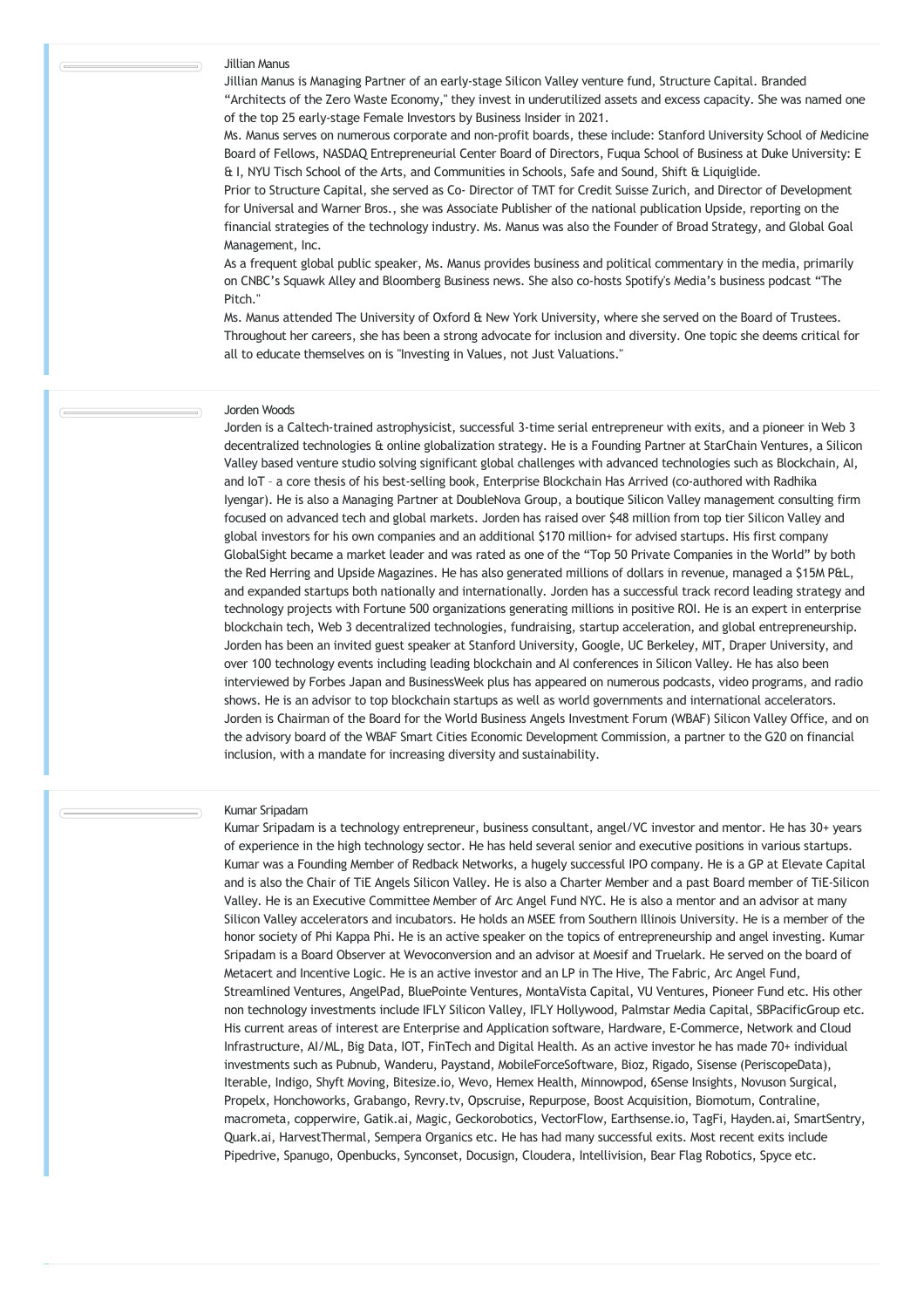## Lu Zhang

Lu Zhang, Founder and Managing Partner of Fusion Fund, is a renowned Silicon Valley investor, a serial entrepreneur, and a Stanford Engineering alumna. Lu is a World Economic Forum - Young Global Leader (Class of 2018). She has also garnered other accolades including the Featured Honoree in VC of Forbes 30 Under 30 (2017), Silicon Valley Women of Influence (2018), Town & Country 50 Modern Swans – Entrepreneurship Influencer (2017) and was recently selected as the Best 25 Female early-stage Investor by Business Insider (2021). Lu is also on the Jury Board of Cartier's Young Leader Award. Prior to starting Fusion Fund, she was the Founder and CEO of a medical device company (acquired in 2012). Lu is a frequent speaker at tech events and conferences such as Davos World Economic Forum, Future Investment Initiative (FII), Forbes, Web Summit, SuperReturn, etc., and serves as a mentor and advisor to several tech innovation programs in Silicon Valley.

#### Maria Marenco

Entrepreneur | Blockchain Strategist & Advisor | International Keynote Speaker | Digital Health Expert | Mental Health Professional. I participate in specialist groups that explore and educate around the potentials and implications of decentralized technologies, with a special focus on the cultural and ethical considerations of technology adaptations and the importance of stakeholders' value of social and socio-economic impacts. I am engaged as a board member in various health, wellness and green tech enterprises, strategic planning, and related government/public services of same. A multi-disciplinary entrepreneur, a whole-brain thinker and a global citizen (Latin American-Swedish Londoner). I founded MentFort Ltd to provide digital health consulting with a special focus on blockchain technology for private and public sector and well-being solutions and services. Having commenced my journey in the healthcare and wellness industry in 1999, I have since followed emerging technologies as they provide greater opportunities to deliver health improvement solutions to more people in more exciting and gratifying ways. I am also a fully qualified CBT/REBT (Cognitive Behavioural Therapy/Rational Emotive Behavioural Therapy) therapist. In addition to my entrepreneurial background, I have been involved in the Swedish Blockchain Association as a vertical lead for the eHealth/Health sector and the Sweden/Nordic Chapter President for the Government Blockchain Association as well as an international keynote speaker on related subjects.

#### Radhika Iyengar

Radhika Iyengar is a TEDx speaker, Silicon Valley Woman of Influence, and serial entrepreneur. She is a Founding Partner at StarChain Ventures, a Silicon Valley-based venture studio focused on solving significant global challenges with Web3 and Blockchain intersecting with other advanced technologies such as AI and IoT - a core thesis of her best-selling book, Enterprise Blockchain Has Arrived. She is also a Managing Partner at DoubleNova Group, a boutique Silicon Valley management consulting firm advising the Global 2000 and top startups on advanced tech and global markets. As an enterprise blockchain expert and thought leader, Radhika is a member of California Gov Ops Blockchain Working Group, a select taskforce advising California state legislature and Gov. Newsom on the applications of blockchain technology. She has been interviewed by Forbes Japan, CNN International and Business/Tech Insider, and keynoted at prominent venues including Google, Intel, Stanford, Harvard, MIT, UC Berkeley, Draper University plus scores of leading international technology conferences and podcasts. Multilingual in 10 languages, she advises governments, top international accelerators and startups in emerging technologies in the US, EU, LatAm and Africa. Radhika is an Advisory Board member at the World Business Angel Investment Forum (WBAF-USA) an affiliate of the G20 Financial Inclusion initiative. She is an Advisory Board member at health-focused organizations such as Partners in Digital Health Institute (PHDInst), a premier global health ecosystem platform focused on advanced tech in healthcare, and Blockchain in Healthcare Today (BHTY), the world's first peer-reviewed journal on blockchain in healthcare. She is a former Board Director at TiE Silicon Valley focused on fostering global entrepreneurship in emerging technologies. A global citizen, Radhika is committed to solving pressing global issues, and she works at the intersection of technology and policy to develop impactful frameworks. In 2021, she was invited to participate in the Digital Consultation initiative by the UN Secretary General and has put forth proposals leveraging advanced technologies in global digital inclusion and gender equity. She holds an MBA from Chapman University, an AB from Bryn Mawr College, and is a Certified Network Engineer.